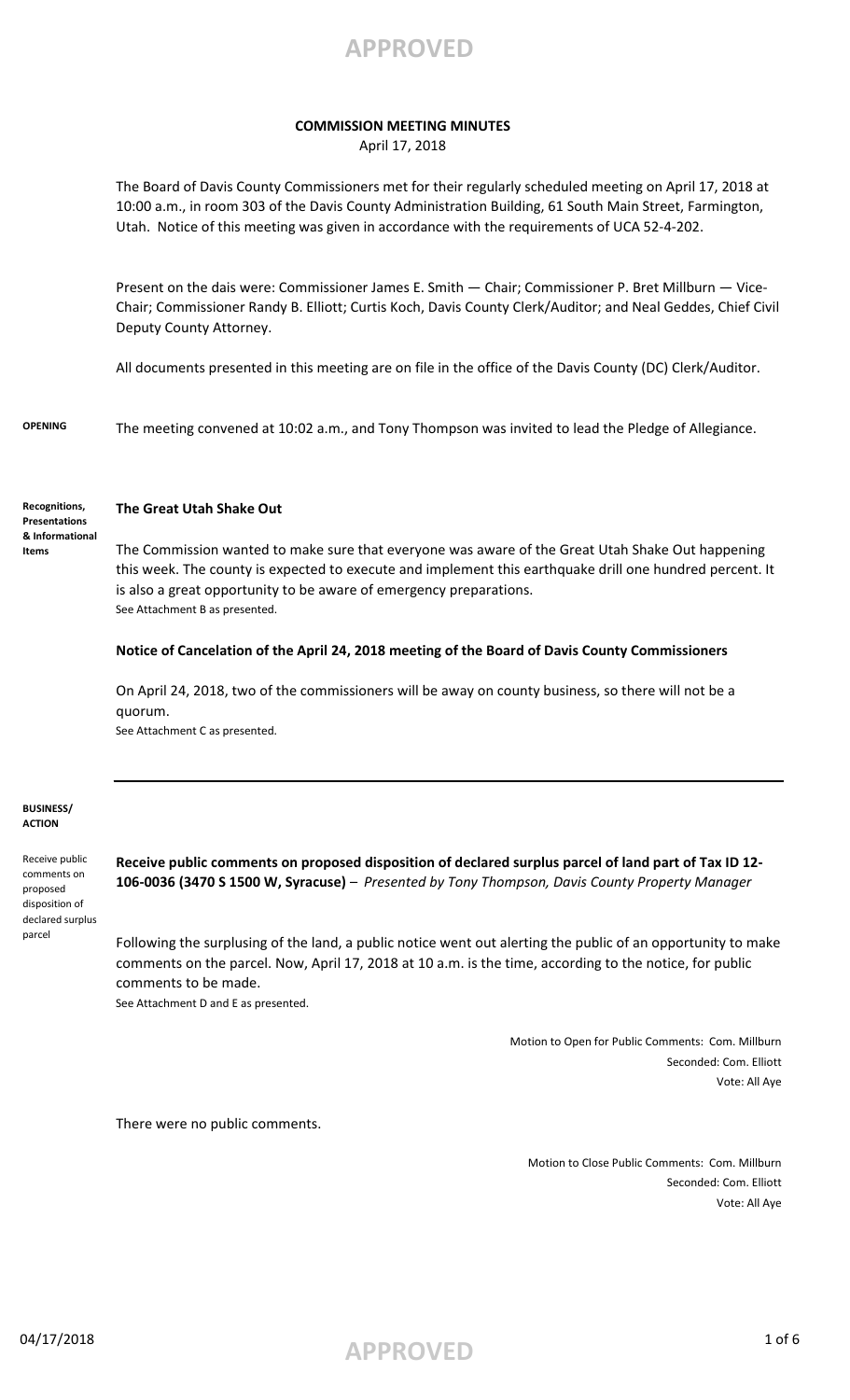Tony was asked if he had received any comments via email or phone call. At this time he has not, and is not aware of any forth-coming. He reminded the Commission that this property will be used as a public street crossing across the canal. All the paperwork is in process and in the next two weeks he will bring the other items forward for closure.

Agreement #2018-145 with Creative Empire, LLC

**Agreement #2018-145 with Creative Empire, LLC dba Mango Languages – database of languages —**  *Presented by Josh Johnson, Davis County Library Chief Deputy*

This is a yearly contract for a language database. Previously, the Davis County Library only had 12 languages available through this database, but now the county has access to all 72 languages available. Some of those include 21 English as a Second Language programs, business and legal Spanish, American Sign Language, Cantonese, French, biblical Hebrew, modern Hebrew and so on. Last year there were more than 4,000 use sessions. The contract period is from April 1, 2018 to March 31, 2019. The payable contract amount is \$12,227.

> Motion to Approve: Com. Millburn Seconded: Com. Elliott Vote: All Aye

Summary List #2018-146 of Paramedic Internships and Ride-along Programs

**Summary List #2018-146 of Paramedic Internships and Ride-along Programs (7)** — *Presented by Lieutenant Robert Thompson, Davis County Sheriff's Office, in place of Chief Deputy Kevin Fielding, Davis County Sheriff's Office*

This is a quarterly update of the paramedic internships and ride-along program with Utah Valley University (UVU). So far, it has been successful in giving the participants hands-on experience and training. Participant names have been updated for the quarterly report and are as follows. On the paramedic internship: Nathan Newman, Andrew Nichols, Joseph Gamble and Eric Dickerson. On the ride-along program: Jody Grose, Ermina Mustafic and Dallin James Wantland. The contract period is from Jan. 1, 2018 to March 31, 2019. The contract is neither payable nor receivable.

> Motion to Approve: Com. Millburn Seconded: Com. Elliott Vote: All Aye

The Commission thanked those involved in the program and encouraged the Sheriff's Office to train them well. Lt. Thompson further informed the Commission that two of the individuals have applied to be fulltime deputy sheriff paramedics.

Summary List #2018-147 of March 2018 animal adoption agreements

**Summary List #2018-147 of March 2018 animal adoption agreements (58) —** *Presented by Randy B. Elliott, Davis County Commissioner, in place of Rhett Nicks, Davis County Animal Care & Control Director*

There were a total of 58 adoptions in the month of March. There was no mention of a contract period. There was no mention of the total receivable amount.

> Motion to Approve: Com. Elliott Seconded: Com. Millburn Vote: All Aye

Agreement #2018-148 with Monroe Magnuson

**Agreement #2018-148 with Monroe Magnuson – announcer at the 2018 Davis County Fair RMPRA Rodeo —** *Presented by David Hansen, Davis County Legacy Events Center Director*

This is the first rodeo agreement for the year; it is for the announcer. Since Davis County switched to being a RMPRA rodeo, the County is now the big fish in a small pond. This has its drawbacks, but allows the County first pick of the limited supply of announcers. The contract period is Aug. 18, 2018 to Aug. 19, 2018. [Correction: The contract period is from Aug. 17, 2018 to Aug. 18, 2018.] The payable amount is \$1,300.

04/17/2018 **APPROVED** 2 of 6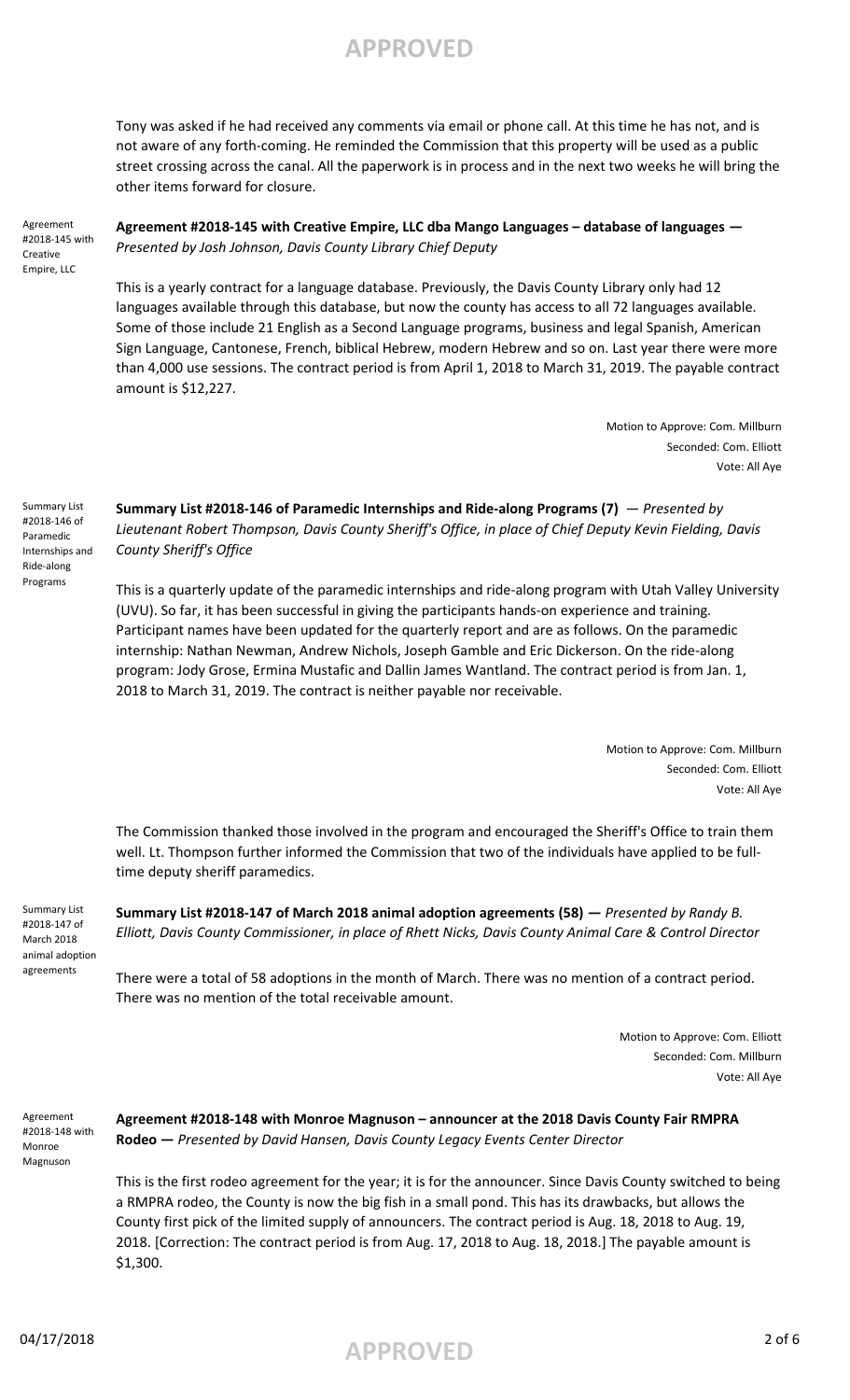Motion to Approve: Com. Elliott Seconded: Com. Millburn Vote: All Aye

Agreement #2018-149 with USU Ext. Services 4-H

**Agreement #2018-149 with USU Ext. Services 4-H – space rental for Water Fair —** *Presented by Mike Moake, Davis County Legacy Events Center's Event Coordinator*

This contract is with Utah State University (USU) 4-H for the Water Fair that is going on today and tomorrow. Mike noted that this contract is being processed later than intended due to illness. The contract expires Apr. 18, 2018. This contract is neither payable nor receivable.

> Motion to Approve: Com. Millburn Seconded: Com. Elliott Vote: All Aye

Agreement #2018-150 with Legacy Raceway BMX

**Agreement #2018-150 with Legacy Raceway BMX – space rental for the outdoor season for BMX and participation in the 2018 Davis County Fair —** *Presented by Mike Moake, Davis County Legacy Events Center's Event Coordinator*

This is a contract with Legacy Raceway BMX to use the track at the Legacy Events Center. They will also hold their state qualifiers and pro-am race during the Davis County Fair. There is a possibility that the contract may extend into October, depending on the weather. The contract period is from May 7, 2018 to Sept. 29, 2018. The receivable amount is \$3,045.

> Motion to Approve: Com. Elliott Seconded: Com. Millburn Vote: All Aye

It was clarified that the regional races have been moved to happen during the county fair, which will bring people from outside of Davis County to Davis County, the fair and local businesses.

Agreement #2018-151 with Utah State Dept. of Environ. Quality **Agreement #2018-151 with Utah State Dept. of Environmental Quality for funding to promote radon awareness, education and testing —** *Presented by Brian Hatch, Davis County Health Department Director*

This agreement is to help fund the radon program, which focuses on educating, outreach via monitoring and test kits for homes around the County and long-term monitoring of the radon levels in schools. The contract period is from Jan. 1, 2018 to Dec. 31, 2018. The receivable amount is \$3,000.

> Motion to Approve: Com. Millburn Seconded: Com. Elliott Vote: All Aye

MOU #2018- 152 with RSVP for Davis County Animal Care & Control

**Memorandum of Understanding #2018-152 with Retired Senior Volunteer Program (RSVP) to provide volunteers to help with services at the Davis County Animal Care & Control facility —** *Presented by Brian Hatch, Davis County Health Department Director*

The Retired Senior Volunteer Program (RSVP) is a program where qualifying individuals volunteer and the County places them in various locations. There are a few thousand individuals participating in this program.

The contract period is from April 1, 2018 to March 31, 2021. This contract is neither payable nor receivable.

> Motion to Approve: Com. Millburn Seconded: Com. Elliott Vote: All Aye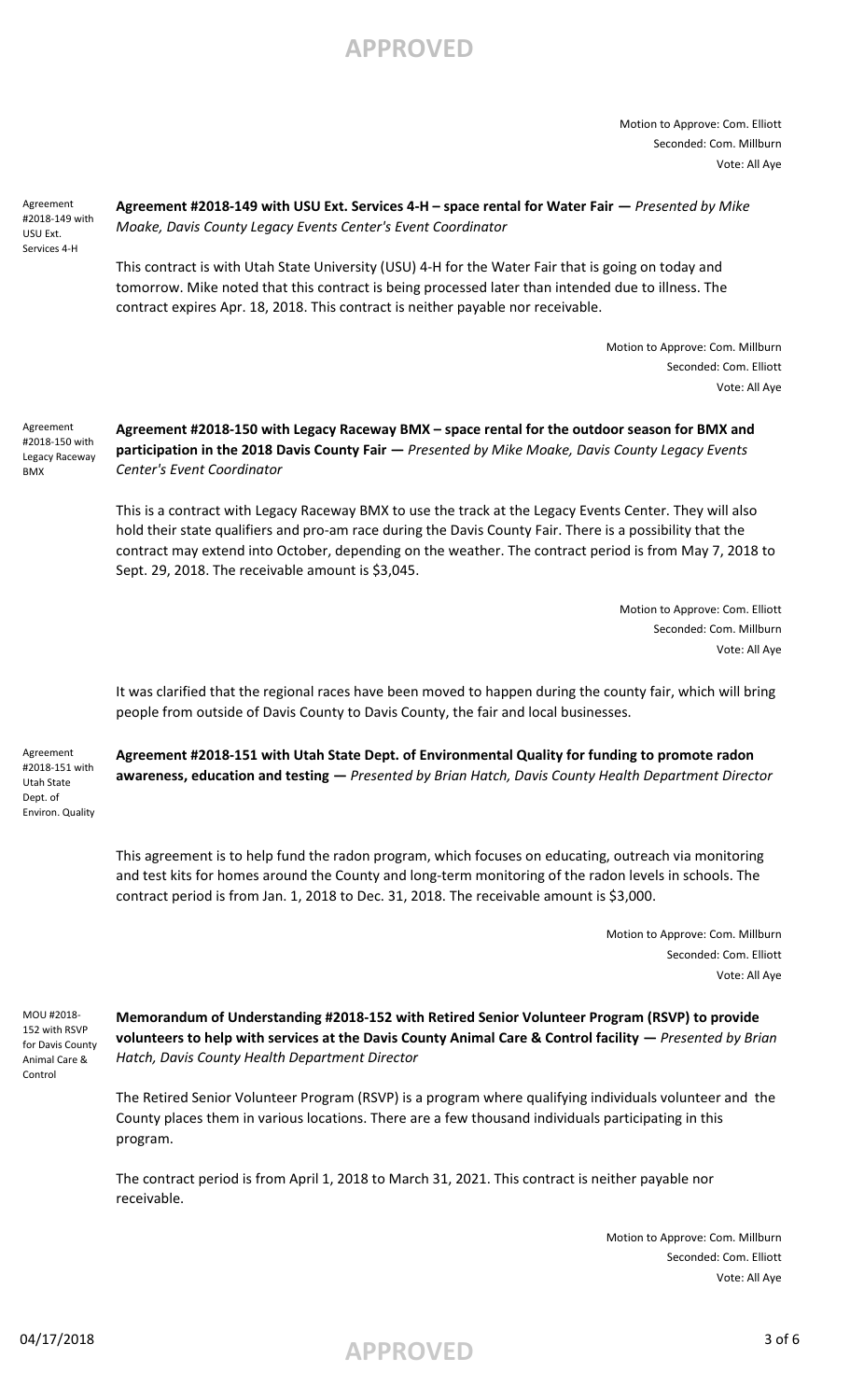**Memorandum of Understanding #2018-153 with Retired Senior Volunteer Program (RSVP) to provide volunteers to help with services at the Davis Community Learning Center —** *Presented by Brian Hatch, Davis County Health Department Director*

The contract period is from Nov. 30, 2017 to Nov. 30, 2020. This contract is neither payable nor receivable.

> Motion to Approve: Com. Millburn Seconded: Com. Elliott Vote: All Aye

MOU #2018- 154 with RSVP for Davis Hospital and Medical Center

MOU #2018- 153 with RSVP for Davis Community Learning Center

> **Memorandum of Understanding #2018-154 with Retired Senior Volunteer Program (RSVP) to provide volunteers to help with services at the Davis Hospital and Medical Center —** *Presented by Brian Hatch, Davis County Health Department Director*

The contract period is from Jan. 1, 2018 to Jan. 1, 2021. This contract is neither payable nor receivable.

Motion to Approve: Com. Millburn Seconded: Com. Elliott Vote: All Aye

MOU #2018- 155 with RSVP for Eagle Bay Elementary School

**Memorandum of Understanding #2018-155 with Retired Senior Volunteer Program (RSVP) to provide volunteers to help with services at Eagle Bay Elementary School in Farmington —** *Presented by Brian Hatch, Davis County Health Department Director*

The contract period is from Sept. 27, 2017 to Sept. 27, 2018. This contract is neither payable nor receivable.

> Motion to Approve: Com. Millburn Seconded: Com. Elliott Vote: All Aye

MOU #2018- 156 with RSVP for South Clearfield Elementary School

**Memorandum of Understanding #2018-156 with Retired Senior Volunteer Program (RSVP) to provide volunteers to help with services at South Clearfield Elementary School in Clearfield —** *Presented by Brian Hatch, Davis County Health Department Director*

The contract period is from Oct. 13, 2017 to Oct. 17, 2020. This contract is neither payable nor receivable.

Motion to Approve: Com. Millburn Seconded: Com. Elliott Vote: All Aye

MOU #2018- 157 with RSVP for Syracuse Arts Academy

**Memorandum of Understanding #2018-157 with Retired Senior Volunteer Program (RSVP) to provide volunteers to help with services at Syracuse Arts Academy in Syracuse —** *Presented by Brian Hatch, Davis County Health Department Director*

The contract period is from July 21, 2017 to July 31, 2018. This contract is neither payable nor receivable.

Motion to Approve: Com. Millburn Seconded: Com. Elliott Vote: All Aye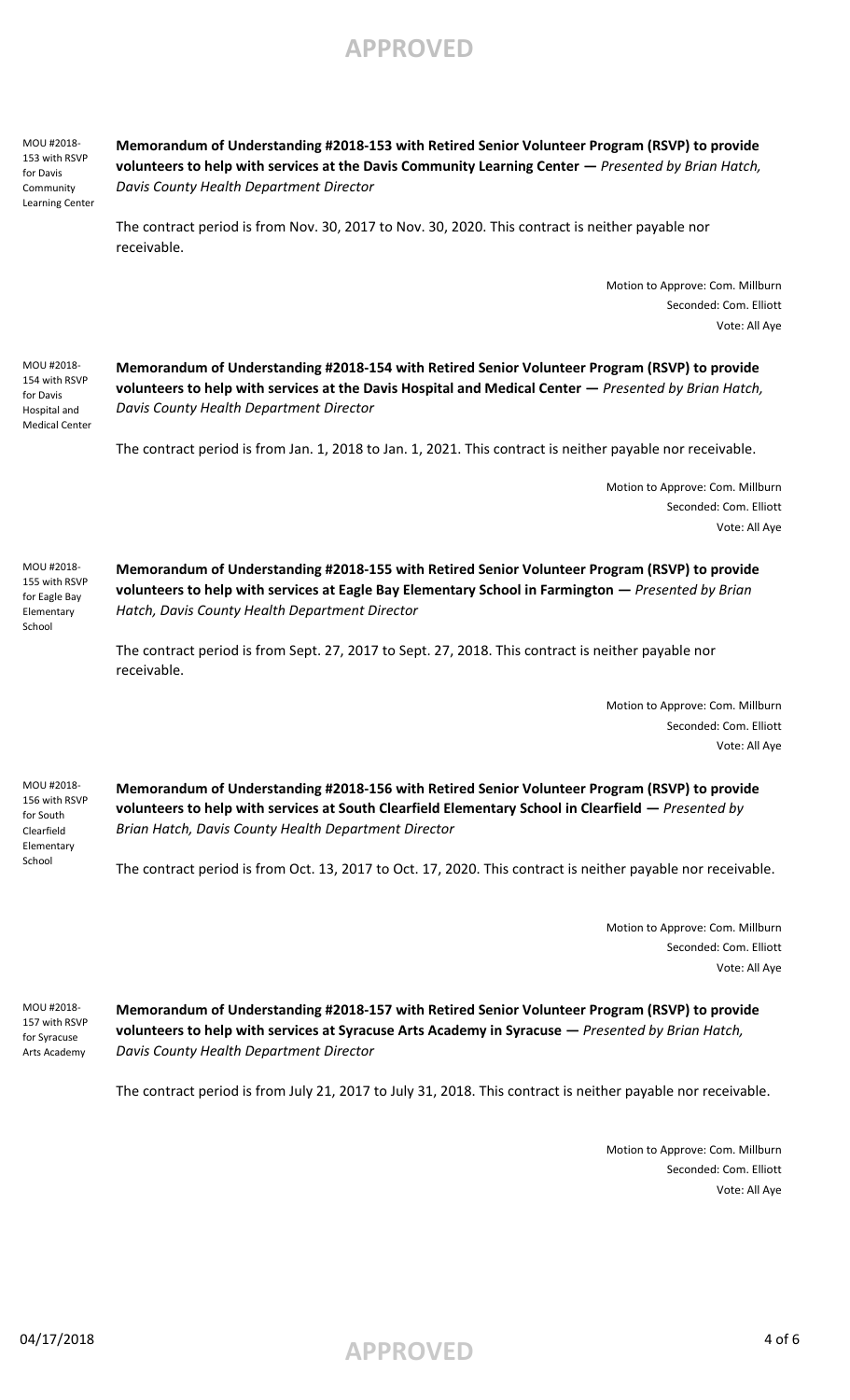Ratify Amendment #2017-444-A with Utah Dept. of Human Services, Div. of Child & Family Services

**Ratify Amendment #2017-444-A with Utah Dept. of Health [Correction: Utah Dept. of Human Services], Div. of Child & Family Services – clarify and correct scope of work language to include Local Substance Abuse Authorities (pass through to Davis Behavioral Health) —** *Presented by James E. Smith, Davis County Commission Chair*

An amendment was accidentally approved prematurely when learning how to use electronic signatures. The Commission now needs to ratify the signature. The contract expires Sept. 30, 2022. The receivable amount is per service; see contract for the complete list.

> Motion to Ratify: Com. Millburn Seconded: Com. Elliott Vote: All Aye

Commissioner Millburn moved to recess to Board of Equalization. Commissioner Elliott seconded the motion. All voted Aye.

Board of Equalization matters were presented by Curtis Koch, Davis County Clerk/Auditor, as follows: Two veteran tax exemptions for 2017 No Treasurer adjustments No Assessor adjustments Motion to Approve: Com. Elliott Seconded: Com. Millburn Vote: All Aye Commissioner Elliott moved to reconvene Commission meeting. Commissioner Millburn seconded the motion. All voted Aye. **CONSENT ITEMS Check Registers** Check Registers were presented for approval. Motion to Approve: Com. Elliott Seconded: Com. Millburn Vote: All Aye Check registers **BOARD OF EQUALIZATION**

**Personnel Register** Agreement #2018-158 with Holly Punjabi was presented for approval. Personnel Register

> Motion to Approve: Com. Elliott Seconded: Com. Millburn Vote: All Aye

**COMMISSION COMMENTS**

- Com. Smith Last week while everyone was having fun, Commissioner Smith was undergoing surgery. It is amazing how much medicine has changed. He is not in pain but the sling is frustrating. He feels bad that he was not able to attend any of the recent conventions due to the surgery and thanked his fellow commissioners for taking care of business while he was indisposed.
- Com. Millburn Commissioner Millburn commented that Commissioner Smith should be careful what he thanks them for. He jokingly commented that they might have had a little fun while Commissioner Smith was out, but at least it was not posted on Facebook.